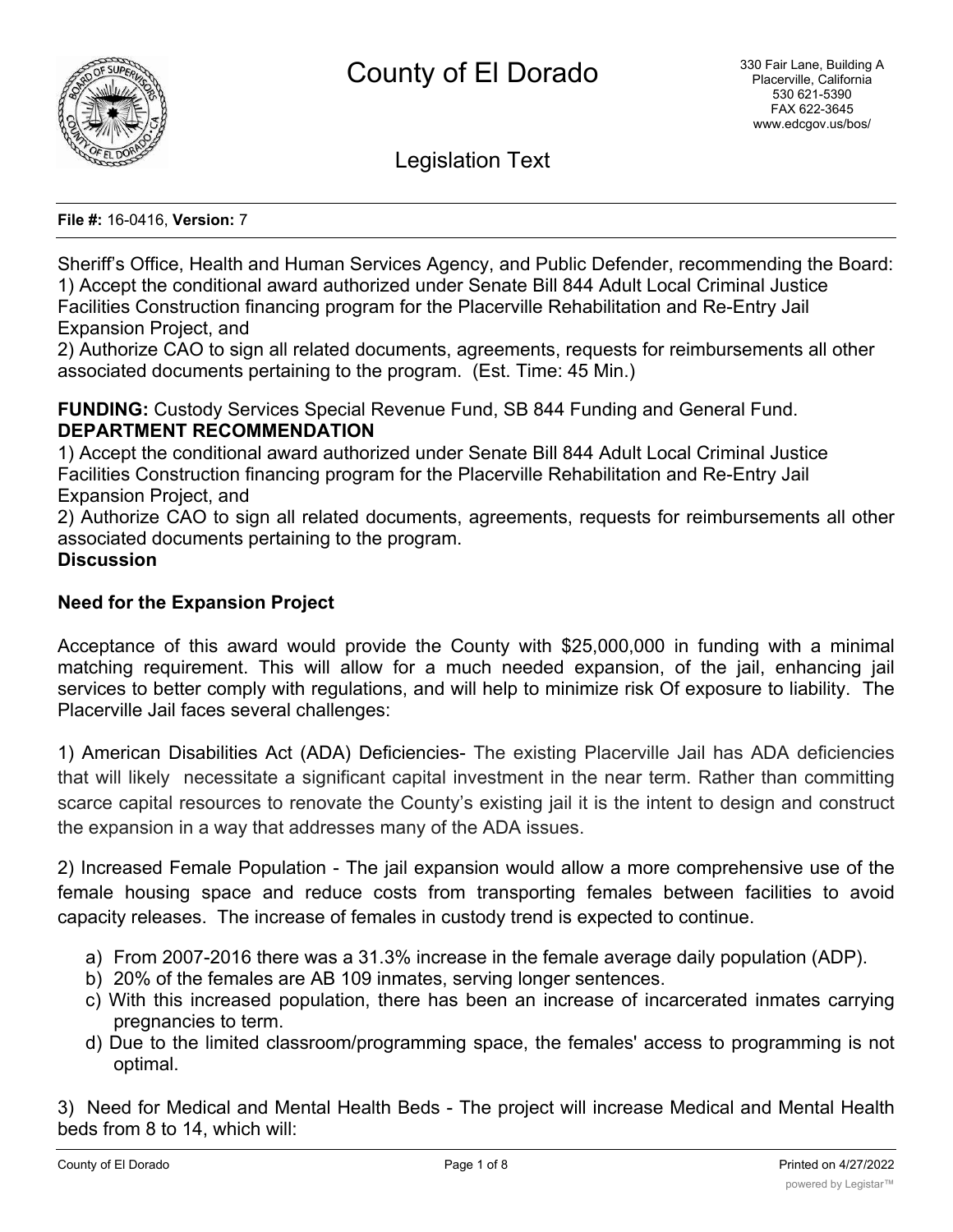- a) Reduce isolation of mentally ill;
- b) Improve inmate safety;
- c) Reduce suicide hazards;
- d) Improved access to recreation for medical and mentally ill inmates;
- e) Improved access to programming for medical and mentally ill inmates.

The need to appropriately address these challenges in order to ensure to safeguard the constitutional rights of inmates and avoid potential liability has been demonstrated in lawsuits across the state in recent years. These lawsuits have typically resulted in settlements where the counties agreed to invest substantial sums in improving jail conditions. In nearly all of the recent litigation, the sufficiency of the medical and mental health care provided to inmates has been a key issue. Other recurrent issues have been accommodations to disabled inmates, facility compliance with the ADA, dental care, and inadequate correctional staffing. County Counsel has provided several examples of such lawsuits and their outcomes:

- · Fresno: The County of Fresno's jail system was sued by the Prison Law Office and Disability Rights California for allegedly proving inadequate medical, mental health, and dental care as well as for ADA violations and inadequate response to inmate-on-inmate violence. The parties agreed to a consent decree in 2015 requiring substantial renovations to jail facilities, increased medical staffing, the hiring of 127 additional correctional officers, and the payment of \$900,000 in attorneys' fees plus \$40,000 in additional attorneys' fees every year for plaintiffs' counsel to monitor compliance with the consent decree.
- · Riverside: The Prison Law Office sued the County of Riverside alleging inadequate medical and mental health care within the Riverside County jail system. In 2016, the parties stipulated to a consent decree increasing medical and mental health staffing, providing ongoing specialty care to inmates with chronic conditions, increasing available mental health treatment options for inmates, and other forms of increased access to medical and mental health care. Riverside County also agreed to pay \$1.25 million dollars in attorneys' fees to the Prison Law Office, as well as \$150,000 per calendar year in attorneys' fees for compliance monitoring.
- · Monterey: The ACLU and other groups sued the County of Monterey alleging numerous deficiencies at the jails stemming from overcrowding. These included excessive inmate violence, inadequate medical and mental health care, inmate suicides, and failure to provide reasonable accommodations to inmates with disabilities. The parties settled in 2015, with the County agreeing to make significant improvements to the jail facilities to increase access for disabled inmates and improve safety for the general population. The County also agreed to increase staffing and establish procedures to improve continuity of care for inmates. Finally, the County agreed to pay \$4.8 million in attorneys' fees as well as up to \$250,000 per year in additional attorneys' fees for compliance monitoring.

It is clear that the Jail's deficiencies must be addressed, if the County wishes to avoid exposure to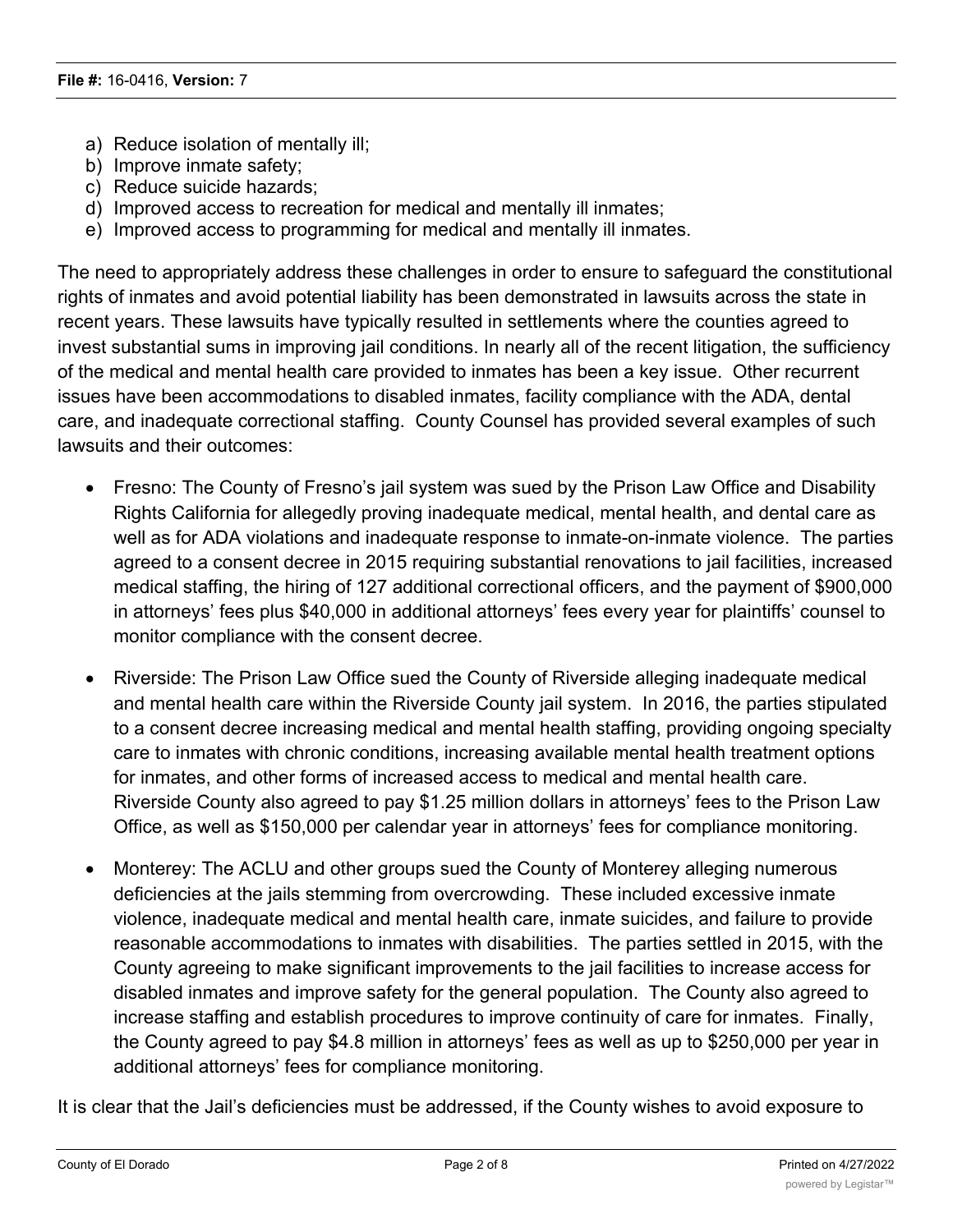#### **File #:** 16-0416, **Version:** 7

risk litigation such as that outlined above, which could result in millions of dollars in costs for attorney fees, monitoring, and mandated corrective actions. Acceptance of the grant funding and initiation of the expansion project will allow the County to demonstrate its commitment to excellent services within the jail, and will enhance collaboration with stakeholders.

## **Stakeholder Efficiencies Gained from the Jail Expansion**

a) HHSA

- · Office space for access to conduct confidential psychiatric and psychologist evaluations for assessments
- · Space for Restoration of Competency facilitation. Currently this is conducted in a holding cell.
- · Improved security for staff and clients
- Reductions in time wasted waiting for a visiting booth for:
	- CPS family bonding and interviews
	- Enhanced CPS child visitation program
	- Re-entry connection with families
	- Public Guardian conservatorship interviews
	- **Eligibility Worker inmate interviews**
- · Ability for EDSO Crisis Intervention Team, Homeless Outreach Team, and California Forensic Medical Group to partner with, and collaborate with HHSA and Probation regarding medical/mental health services, homelessness, and re-entry services.

#### b) Public Defender's Office

Currently the three attorney visiting booths are used by the Public Defender's Office, clergy, private counsel, CPS, and other services. The expansion will provide visiting space for confidentiality and a room to communicate and review documentation.

An estimated ten Public Defender lawyer hours are wasted weekly in the jail lobby waiting for a visiting booth; sometimes ending without being able to see their client. This leads to:

- · Delays in court proceedings
- · Increased EDSO Court transportation trips to and from Court to allow inmates access to counsel

c) Courts

· More Attorney visiting booths and designated space for video arraignments will increase court security and efficiencies.

#### d) Probation

Office space and storage for:

- · Pretrial Officer for face to face Assessment and Supervision
- Alternative Sentencing Officer (Electronic Monitoring) and,
- · Probation staff within the jail to work on transitional plans, assessments, and case planning with inmates in conjunction with the Inmate Services Officer prior to an inmate's release.

#### e) Volunteer Drug/ Alcohol, Clergy, Veteran's services, and Re-Entry services;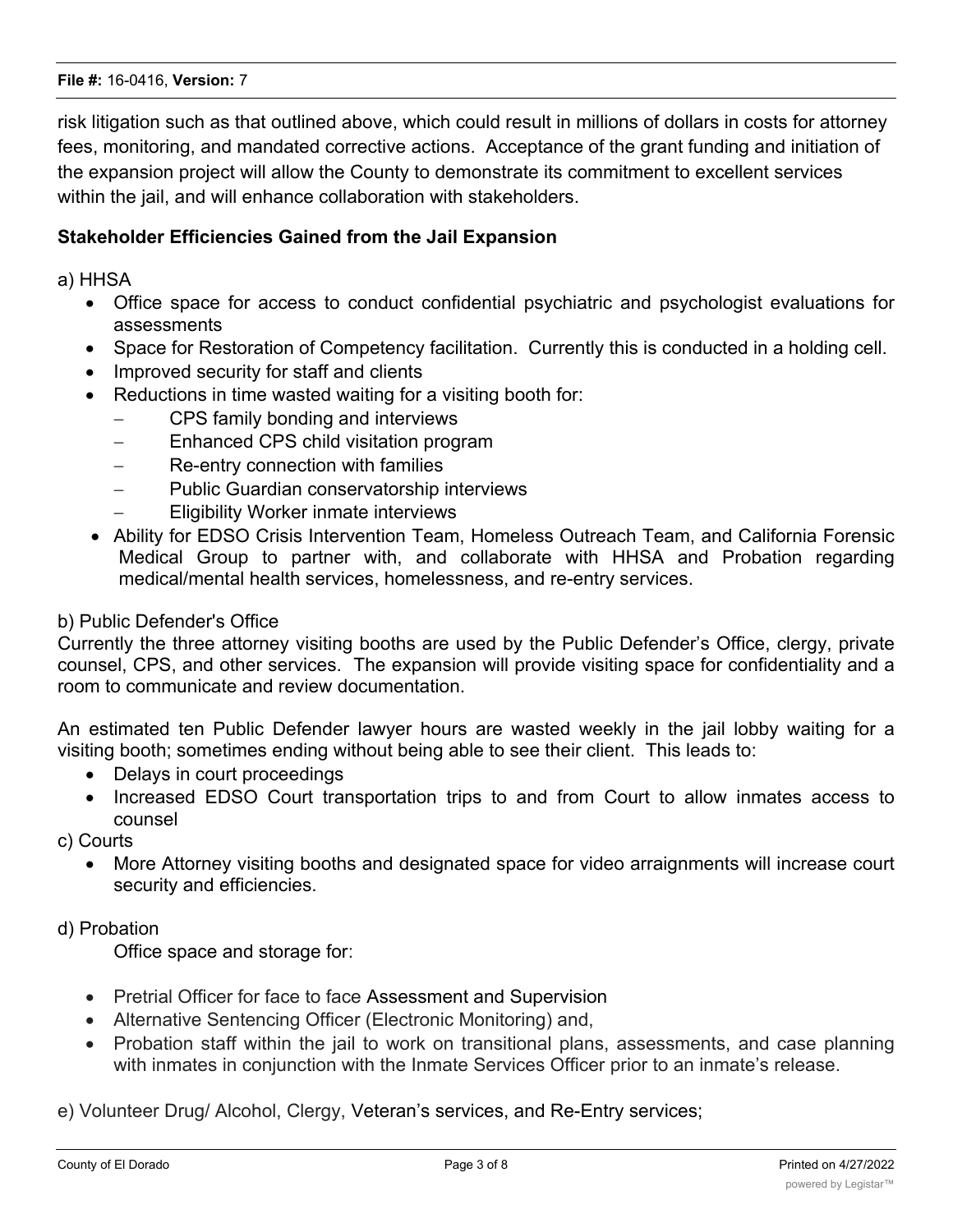- · Less competition for classroom space
- · Services to more inmates

Advocacy Groups have indicated their desire to work with the Sheriffs to improve conditions in the jail and have stated that litigation is the least preferable option; however, their success in litigation has traditionally been their most effective tool in motivating counties and the state to work with them.

#### **Request for Proposal Background and Proposal Rankings**

On June 27, 2016, Senate Bill (SB) 844 became law, authorizing up to \$270 million for construction and/or renovation of criminal justice facilities. The "Local Jail Construction Financing Program" was for the purpose of expanding program and treatment space; thereby promoting public safety. This financing is to enhance program space and meet the demands of changing landscape in California in regards to corrections and rehabilitation where emphasis is being placed on Health and Welfare services for inmates and their families with the ultimate goal of reducing recidivism.

El Dorado County submitted an application, with a plan, that would address our current issues which include:

- AB 109 inmates and Longer Sentences
- Americans with Disabilities Act (ADA) Compliance
- · Housing for Increased Female Population
- · Managing Inmate Classification Housing Options
- Medical and Mental Health Treatment space
- · Professional Visits
- · Programming Space
- · Recreation Yards

Fifteen small counties were eligible for this financing, eight applied, and on June 8, 2017 the Board of State and Community Corrections (BSCC) Executive Steering Committee rated El Dorado County number two (scoring 111.1 out of 132 points) to receive one of the six awards, for the full amount of \$25 million.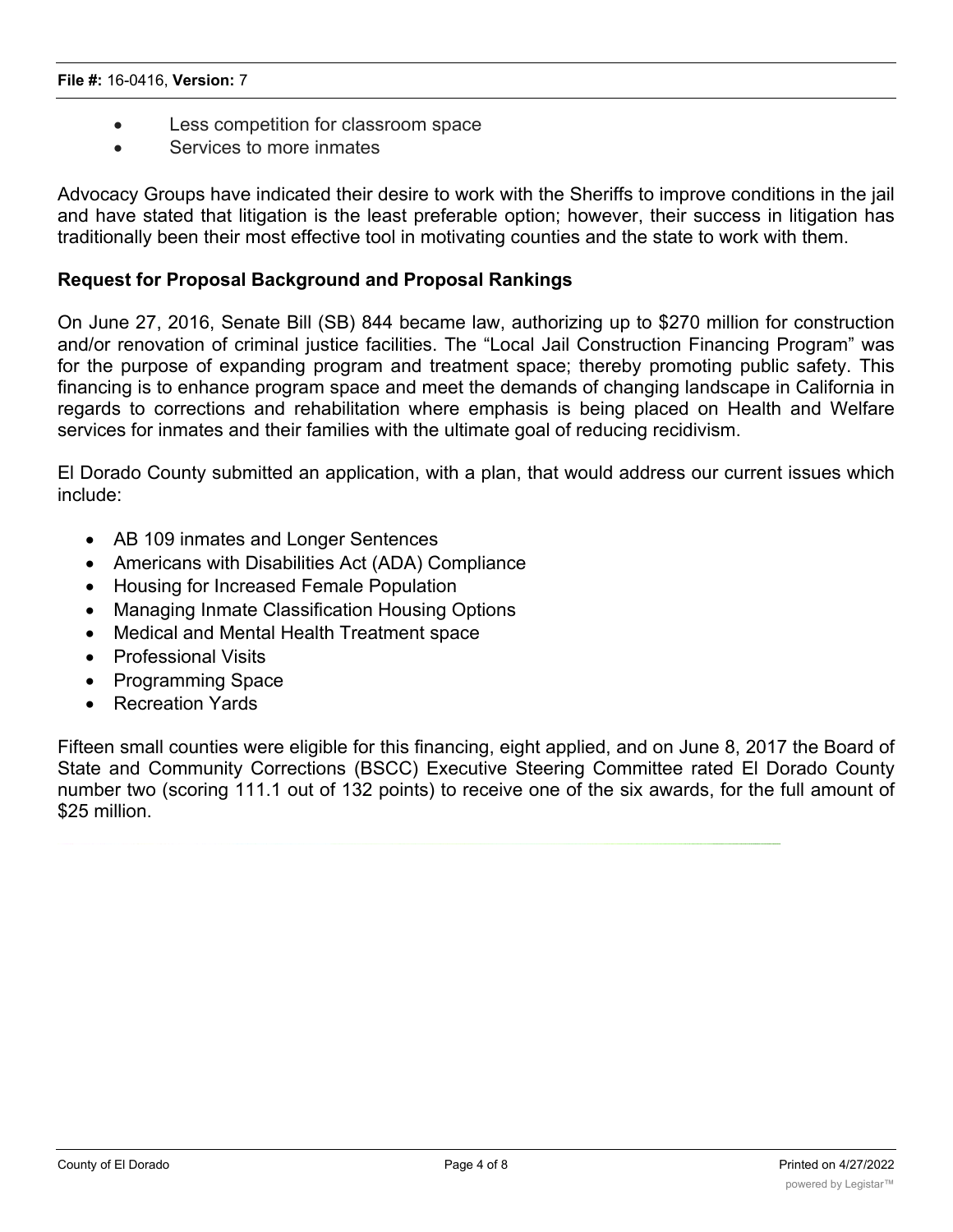| 莽            | <b>APPLICANT</b>            | <b>COUNTY</b><br><b>SIZE</b> | <b>RATING</b><br><b>SCORE</b> | <b>TOTAL</b><br><b>SCORE</b> | <b>RANK</b>    | <b>REQUESTED</b> | <b>IF FUNDED</b> |
|--------------|-----------------------------|------------------------------|-------------------------------|------------------------------|----------------|------------------|------------------|
| 1            | <b>Contra Costa County</b>  | Large                        | 120.9                         | 120.9                        | 1              | \$70,000,000     | \$70,000,000     |
| $\mathbf{z}$ | <b>San Joaquin County</b>   | Large                        | 114.2                         | 114.2                        | $\overline{2}$ | \$7,672,000      | SO.              |
| 3            | <b>San Francisco County</b> | Large                        | 107.1                         | 107.1                        | 3              | \$70,000,000     | $-57,672,000$    |
| 4            | <b>Placer County</b>        | Medium                       | 107.7                         | 107.7                        | 1              | \$30,000,000     | \$30,000,000     |
| 6            | <b>Plumas County</b>        | Small                        | 112.2                         | 112.2                        | 1              | \$25,000,000     | \$25,000,000     |
| 7            | <b>El Dorado County</b>     | Small                        | 111.1                         | 111.1                        | $\overline{2}$ | \$25,000,000     | \$25,000,000     |
| 5            | <b>Mendocino County</b>     | Small                        | 110.6                         | 110.6                        | 3              | \$25,000,000     | \$25,000,000     |
| 8            | <b>Lassen County</b>        | Small                        | 104.4                         | 104.4                        | 4              | \$25,000,000     | \$25,000,000     |
| 9            | <b>Mono County</b>          | Small                        | 101.2                         | 101.2                        | 5              | \$25,000,000     | \$25,000,000     |
| 10           | <b>Modoc County</b>         | Small                        | 99.2                          | 99.2                         | 6              | \$24,516,000     | \$24,516,000     |
| 11           | <b>Mariposa County</b>      | Small                        | 91.9                          | 91.9                         | 7              | \$13,647,883     | \$484,000        |
| 12           | <b>Del Norte County</b>     | Small                        | 74.4                          | 74.4                         | 8              | \$24,849,000     | $-$13,163,883$   |

## **State Funding of Awards:**

The Awards are funded through lease revenue bonds.

The conditions of the award are predicated on the requirements the county projects are approved by the BSCC, Department of Finance (DOF), and the State Public Works Board (SPWB).

The SPWB will hold the property. The SPWB will lease the Adult Local Criminal Justice Facility (ALCJF) to the BSCC, who will sub-lease it to the county for its use and operation in the care, custody, and rehabilitation of local adult offenders. Once paid in full, the participating county will own the ALCJF (approximately 25-35 years). Participating counties are **NOT** responsible to the State for debt service or rent payments in connection with the lease revenue bonds.

#### **Funding Delivery Method**

Payment will be made to El Dorado County in arrears (reimbursement) based on invoices (which may include progress reports) submitted to the BSCC on a monthly basis. El Dorado County will pay the design-build contractor first and then submit reimbursement requests to the BSCC. Invoices are processed by the BSCC upon receipt, and then forwarded to the appropriate state agencies for payment. The typical turn-around time for reimbursement to counties, from the \$25 million award, after submittal of an invoice is approximately 30-60 days. El Dorado County will be responsible for funding upfront costs, estimated at approximately \$400,000, for bridging documents and Project Management Costs; before the Construction phase begins.

#### **Matching Funds**

Because El Dorado County's population is under 200,000 we petitioned the Board of State and Community Corrections (BSCC) for a reduction in our county contribution. The BSCC Board approved the county's contribution reduction request.

As outlined in our SB844 RFP Budget Summary, El Dorado County's matching contribution will equate to 4.71% (\$1,236,119) instead of 10%.

The matching costs will be covered through In-kind contributions (\$912,335), through the General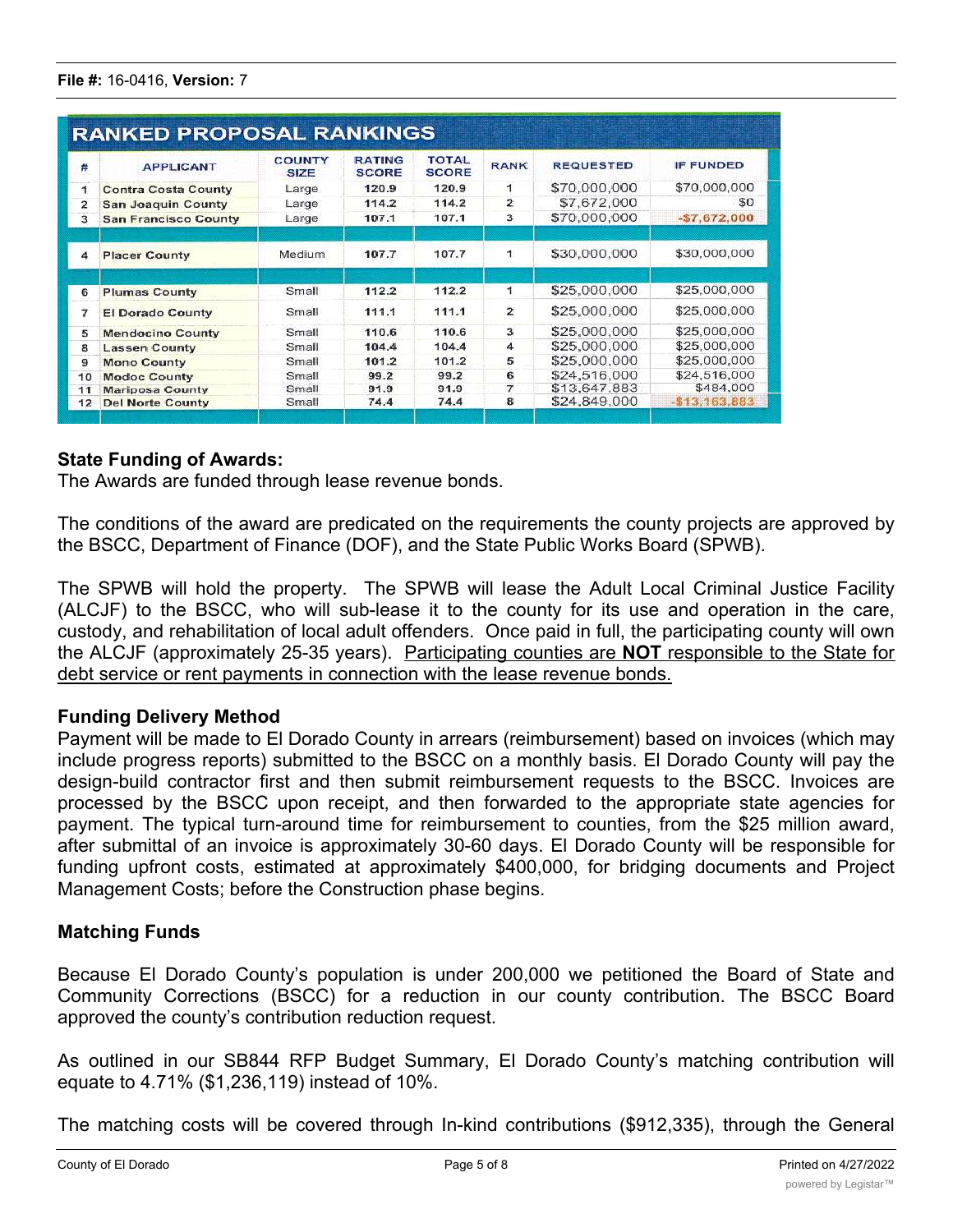Fund (\$180,284) and from Custody Services Special Revenue Funds (\$143,500)

Non reimbursable In-Kind Contribution matches include: Land value established by the County at (\$120,335), County Administration staff salaries & benefits directly associated with Project Administration (\$250,000) and Transition Planning (\$542,000).

EDC has already met (\$143,500) of our non-reimbursable cash match from having paid for services for a Needs Assessment Study and professional services as part of completing CEQA requirements with EDSO's Custody Services Special Revenue Fund.

The additional cash contributions El Dorado County will be responsible for are the State Agency Fees of (\$150,284) and a Compliance Audit of (\$30,000).

> Required Matching Funds: \$1,236,119 In Kind Contributions: - \$ 912,335 General Fund Contribution: - \$ 180,284 Jail Special Revenue Fund: - \$ 143,500 Total: \$ 0

#### **Operational Costs**

#### **Utilities**

The project will be a highly functional, ADA accessible, energy efficient, and an environmentally resource conscious correctional and reentry facility. CAO Facilities Staff are projecting the utilities cost for the expansion to be a 20% total increase for the site of \$104,202. This is based on square footage of the expansion in relation to the current facility. The table below shows a breakdown of the last 3 fiscal years total utility costs.

| <b>BISCAL</b><br><b>ACC 315</b> | 12.44.2.200 | Hunt& City of<br><b>BSOTTENIE</b> | <b>Placemile</b>                                                   | 置信)      | <b>Total Utilities</b> |
|---------------------------------|-------------|-----------------------------------|--------------------------------------------------------------------|----------|------------------------|
| FY 13/14                        | \$239,320   | \$82,219                          | \$157,764                                                          | \$24,851 | \$504,154              |
| FY 14/15                        | \$248,100   | \$67.815                          | \$175,447                                                          | \$26,789 | \$518,151              |
| FY15/16                         | \$274,472   | \$58.912                          | \$180,018                                                          | \$27,330 | \$540,732              |
|                                 |             |                                   | 3 Year Average of Total Utility Cost: \$521,012                    |          |                        |
|                                 |             |                                   | Projected Yearly Cost-20% of Utilities for Expansion:<br>\$104,202 |          |                        |

#### Maintenance

Yearly maintenance of the new facility is estimated in 2017 dollars at \$80,000

#### **Staffing Needs and costs:**

The terms of the grant require the facility to be staffed within 90 days of completion. The Sheriff's Office prepared an estimate of staffing needs for the new facility using the National Institute of Corrections Standards and Title 15. The resulting analysis shows that the Sheriff's Office will need a net increase of 8 positions: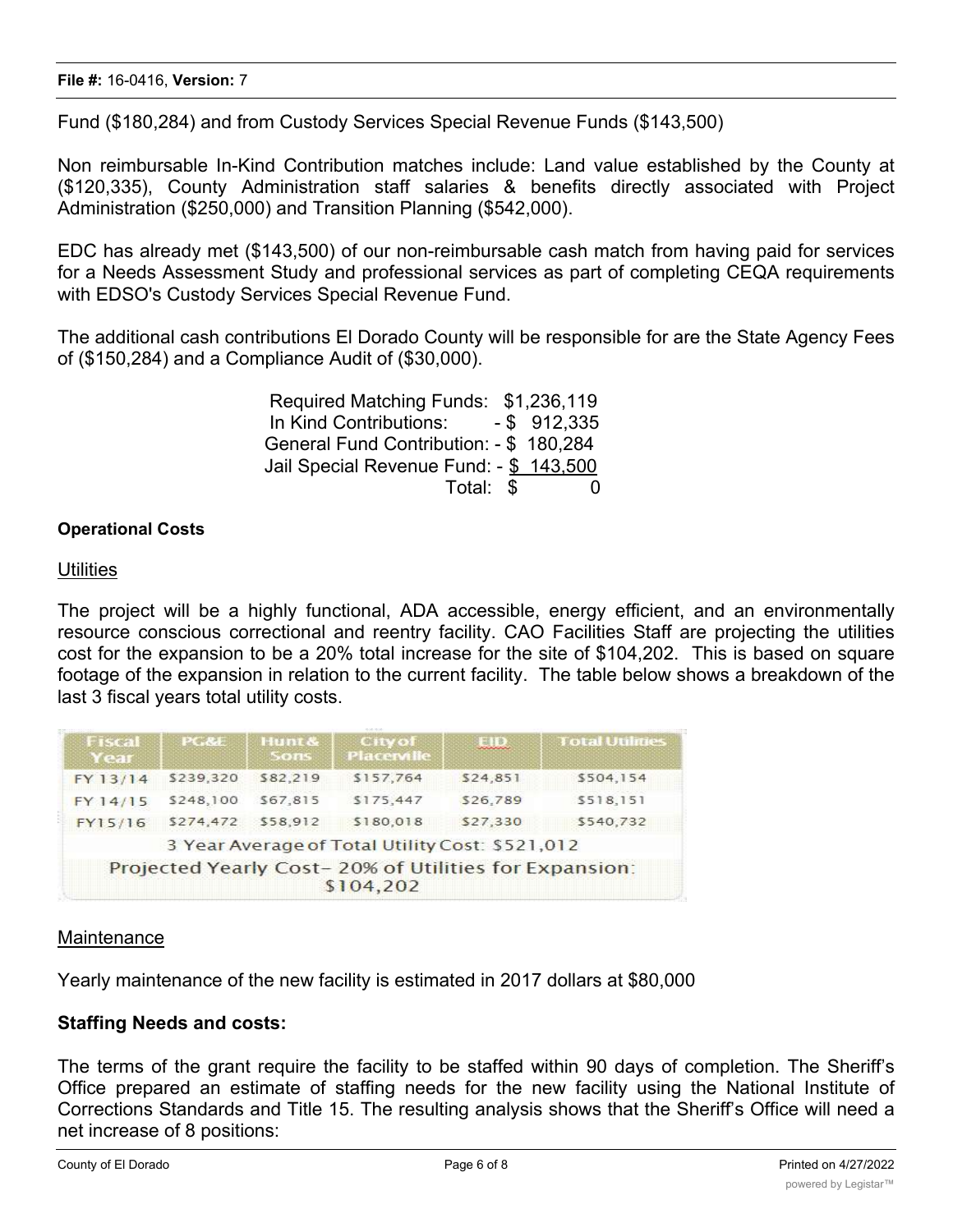- · 4 Housing Control Officers will operate the control tower 24/7
- · 3 Medical/Health Services Officers
- · 1 Sergeant

The following table shows the year one salaries and benefits cost for additional staffing which will be *\$966,831.*

These costs are based on the current year salaries and benefits estimates.

| El Dorado County Recovery, Rehabilitation,<br>and Reentry Facility (RRF)<br><b>Staffing Allocation and Annual Personnel Costs</b> |                        |                                           |  |  |  |  |  |  |
|-----------------------------------------------------------------------------------------------------------------------------------|------------------------|-------------------------------------------|--|--|--|--|--|--|
| Position                                                                                                                          | #New Staff<br>Required | <b>Year One</b><br><b>Personnel Costs</b> |  |  |  |  |  |  |
| <b>Housing Control Officer</b>                                                                                                    |                        | \$474.788                                 |  |  |  |  |  |  |
| <b>Health Area Control</b>                                                                                                        |                        | \$356.091                                 |  |  |  |  |  |  |
| Sergeant                                                                                                                          |                        | \$135.952                                 |  |  |  |  |  |  |
| <b>Total New Staff</b><br>Positions/Costs                                                                                         |                        | \$966,831                                 |  |  |  |  |  |  |

Total Yearly Operational Cost in 2017 Dollars

 Staffing: \$966,831 Utilities: \$104,202 Maintenance: \$ 80,000 Total **\$1,151,033**

## **ALTERNATIVES**

Failure to execute the jail expansion project could leave the County vulnerable to litigation related constitutional violations, ADA compliance, and Title 15 Regulations. The issues identified must be addressed, whether through the SB844 award or other means.

#### **OTHER DEPARTMENT / AGENCY INVOLVEMENT**

CAO, HHSA, Public Defender and Probation

#### **CAO RECOMMENDATION**

Approve as recommended.

#### **FINANCIAL IMPACT**

The expenses directly associated with this action will be paid for from SB844 and,

The long-term operational impacts and additional staffing costs are estimated at \$1,151,033. This funding would have to be identified in future year budgets.

# **CLERK OF THE BOARD FOLLOW UP ACTIONS**

N/A